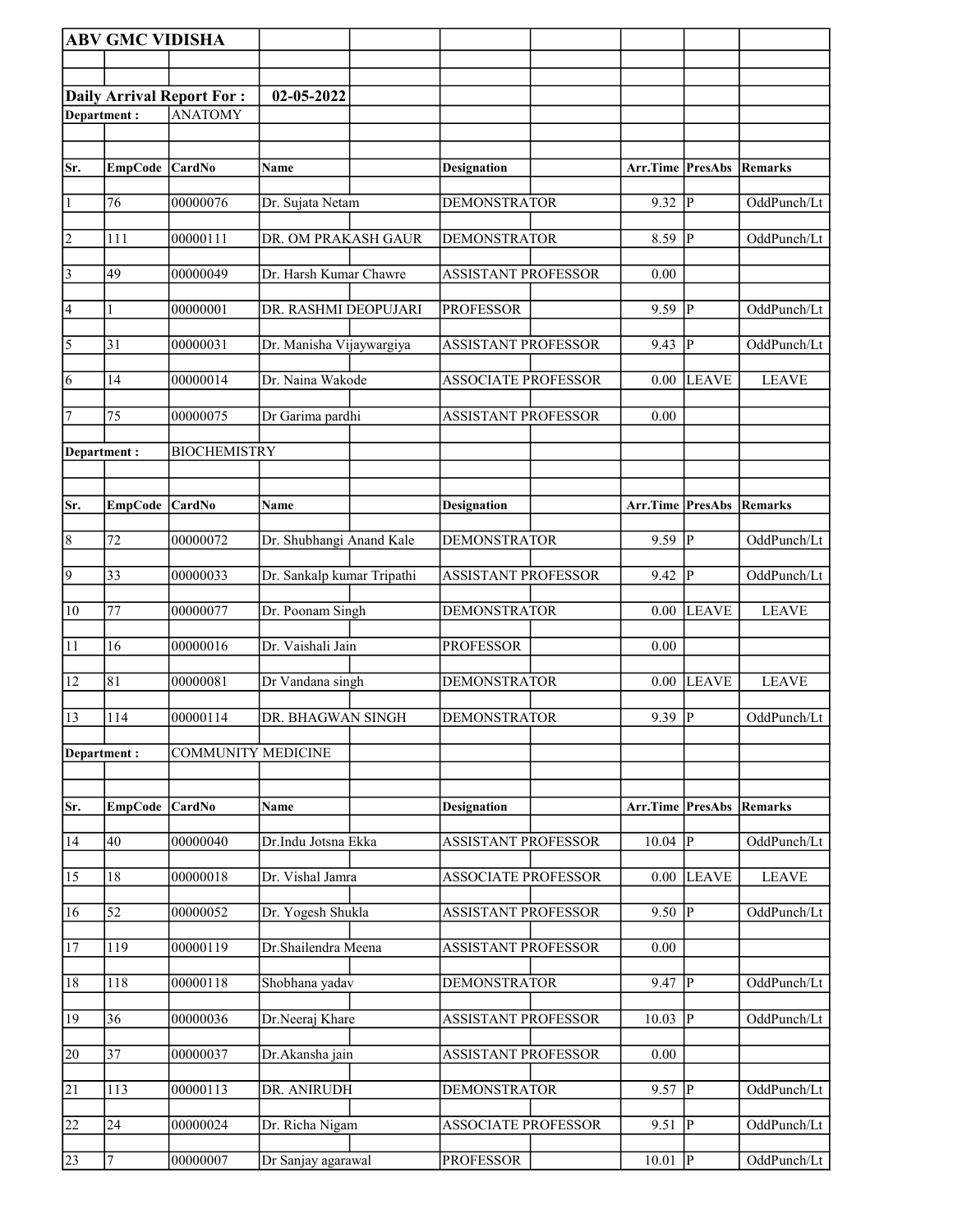| $\overline{24}$ | 82             | 00000082                 | Dr. Ashish Upaddhyay        | <b>DEMONSTRATOR</b>        | 8.52                    | lР             | OddPunch/Lt    |
|-----------------|----------------|--------------------------|-----------------------------|----------------------------|-------------------------|----------------|----------------|
| 25              | 80             | 00000080                 | Dr.Nandini shukla           | <b>DEMONSTRATOR</b>        | 8.55                    | P              | OddPunch/Lt    |
| Department:     |                | <b>DEAN</b>              |                             |                            |                         |                |                |
|                 |                |                          |                             |                            |                         |                |                |
| Sr.             | <b>EmpCode</b> | <b>CardNo</b>            | Name                        | <b>Designation</b>         | Arr.Time PresAbs        |                | Remarks        |
| 26              | 97             | 00000097                 | DR. Sunil Nandeshwar        | <b>DEAN</b>                | 0.00                    | OD             | <b>OD</b>      |
| Department :    |                | <b>FORANSIC MEDICINE</b> |                             |                            |                         |                |                |
| Sr.             | <b>EmpCode</b> | CardNo                   | Name                        | <b>Designation</b>         | <b>Arr.Time PresAbs</b> |                | <b>Remarks</b> |
|                 |                |                          |                             |                            |                         |                |                |
| 27              | 35             | 00000035                 | Dr. Narendra singh patel    | <b>ASSOCIATE PROFESSOR</b> | 0.00                    | <b>LEAVE</b>   | <b>LEAVE</b>   |
| 28              | 112            | 00000112                 | DR. POOJA TIWARI            | <b>DEMONSTRATOR</b>        | 9.20                    | P              | OddPunch/Lt    |
| 29              | 54             | 00000054                 | Dr.Manish Nigam             | <b>PROFESSOR</b>           | 0.00                    |                |                |
| 30              | 85             | 00000085                 | Dr. Sharad Dohare           | <b>DEMONSTRATOR</b>        | 9.54                    | lР             | OddPunch/Lt    |
| 31              | 126            | 00000126                 | Dr. Vivek kumar Chouksey    | <b>ASSISTANT PROFESSOR</b> | 9.53                    | <sup> </sup> P | OddPunch/Lt    |
| Department :    |                | MICROBIOLOGY             |                             |                            |                         |                |                |
|                 |                |                          |                             |                            |                         |                |                |
| Sr.             | <b>EmpCode</b> | CardNo                   | Name                        | <b>Designation</b>         | Arr.Time PresAbs        |                | <b>Remarks</b> |
| 32              | 88             | 00000088                 | Dr. Sanjay Singh            | <b>ASSISTANT PROFESSOR</b> | 9.46  P                 |                | OddPunch/Lt    |
| 33              | $\overline{4}$ | 00000004                 | Dr Avinash laghave          | <b>PROFESSOR</b>           | $9.37$ P                |                | OddPunch/Lt    |
| 34              | 125            | 00000125                 | DR.Himanshi Bansal          | <b>ASSISTANT PROFESSOR</b> | 0.00                    |                |                |
| $\overline{35}$ | 79             | 00000079                 | Dr.Prashant kumar bhakoriya | <b>DEMONSTRATOR</b>        | 9.54                    | lР             | OddPunch/Lt    |
|                 |                |                          |                             |                            |                         |                |                |
| 36              | 106            | 00000106                 | Dr.Aarti Jain               | <b>ASSOCIATE PROFESSOR</b> | 0.00                    | <b>LEAVE</b>   | <b>LEAVE</b>   |
| 37              | 110            | 00000110                 | DR, RAGINI DANGI            | <b>DEMONSTRATOR</b>        | $9.48$ P                |                | OddPunch/Lt    |
| Department:     |                | PATHOLOGY                |                             |                            |                         |                |                |
|                 |                |                          |                             |                            |                         |                |                |
| Sr.             | <b>EmpCode</b> | CardNo                   | Name                        | <b>Designation</b>         | Arr.Time PresAbs        |                | <b>Remarks</b> |
| 38              | 128            | 00000128                 | DR.PREETI MANDLOI           | ASSISTANT PROFESSOR        | 0.00                    | <b>LEAVE</b>   | <b>LEAVE</b>   |
| $\overline{39}$ | 83             | 00000083                 | Dr.Fuzail Ahmad             | <b>DEMONSTRATOR</b>        | $0.00\,$                |                |                |
| 40              | 84             | 00000084                 | Dr. Sunil Nagar             | <b>DEMONSTRATOR</b>        | 0.00                    | <b>LEAVE</b>   | <b>LEAVE</b>   |
| 41              | $78\,$         | 00000078                 | Dr. Rajnikant ahirwar       | <b>DEMONSTRATOR</b>        | $8.47$  P               |                | OddPunch/Lt    |
| 42              | 17             | 00000017                 | Dr. Tina Rai                | <b>ASSOCIATE PROFESSOR</b> | 0.00                    | <b>LEAVE</b>   | <b>LEAVE</b>   |
| 43              | 48             | 00000048                 | Dr.Pratibha Meena           | <b>ASSISTANT PROFESSOR</b> | 0.00                    | <b>LEAVE</b>   | <b>LEAVE</b>   |
| 44              | 6              | 00000006                 | Dr Gopal krishna sawke      | <b>PROFESSOR</b>           | $9.59$ P                |                | OddPunch/Lt    |
| 45              | 51             | 00000051                 | Dr. Lal Pranay singh        | ASSISTANT PROFESSOR        | $9.33$ P                |                | OddPunch/Lt    |
|                 |                |                          |                             |                            |                         |                |                |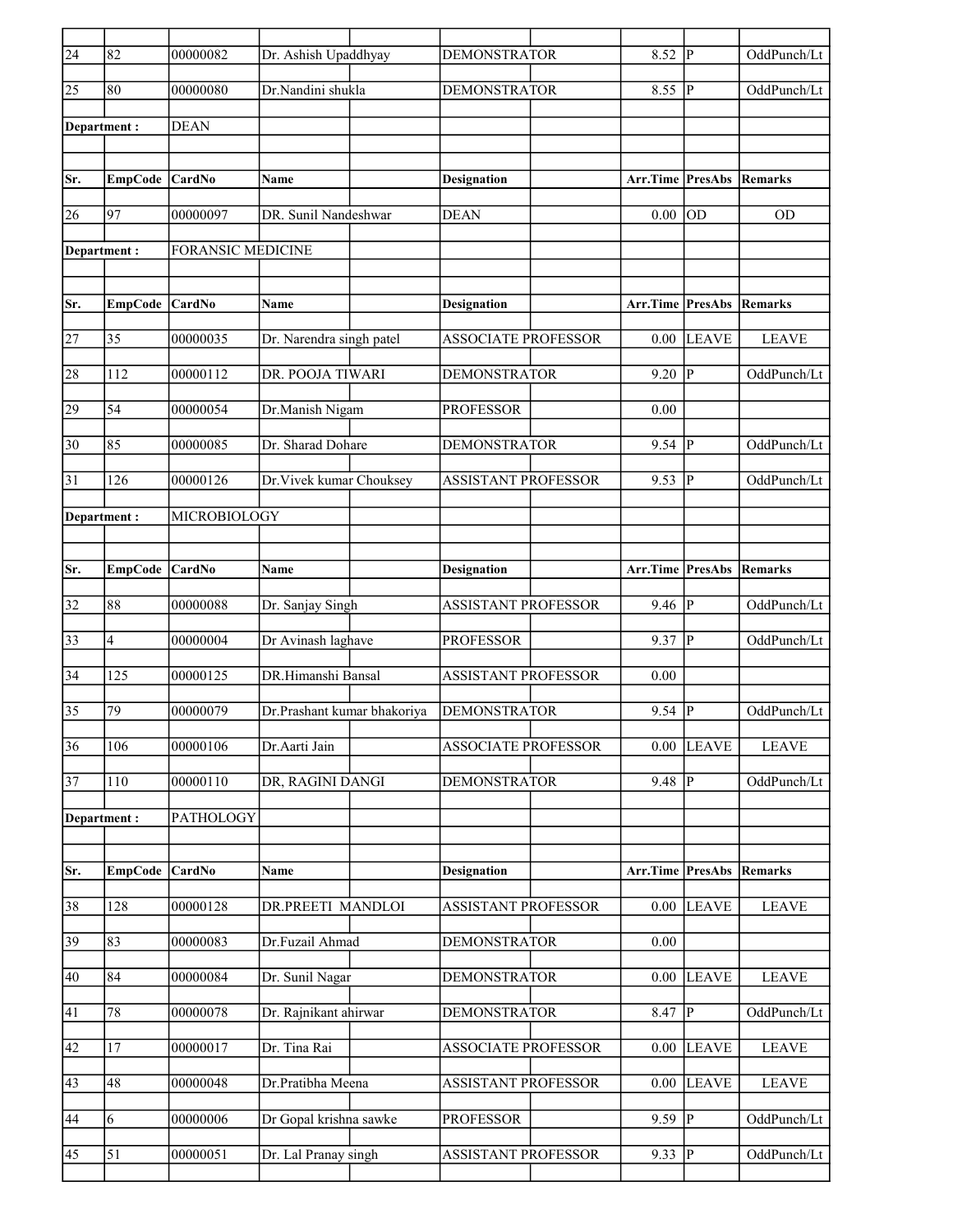| Department: |                | PHARAMCOLOGY  |                         |                            |                  |                |              |
|-------------|----------------|---------------|-------------------------|----------------------------|------------------|----------------|--------------|
|             |                |               |                         |                            |                  |                |              |
| Sr.         | <b>EmpCode</b> | <b>CardNo</b> | <b>Name</b>             | <b>Designation</b>         | Arr.Time         | <b>PresAbs</b> | Remarks      |
|             |                |               |                         |                            |                  |                |              |
| 46          | 74             | 00000074      | Dr. Raina Jain          | <b>ASSISTANT PROFESSOR</b> | 0.00             | LEAVE          | <b>LEAVE</b> |
|             |                |               |                         |                            |                  |                |              |
| 47          | 73             | 00000073      | Dr. Sudhir Kumar Jain   | <b>ASSISTANT PROFESSOR</b> | 9.50             | lР             | OddPunch/Lt  |
| 48          | 22             | 00000022      | Dr Akhilesh kumar       | <b>PROFESSOR</b>           | 0.00             | LEAVE          | <b>LEAVE</b> |
|             | Department:    | PHYSIOLOGY    |                         |                            |                  |                |              |
|             |                |               |                         |                            |                  |                |              |
| Sr.         | <b>EmpCode</b> | CardNo        | <b>Name</b>             | <b>Designation</b>         | Arr.Time PresAbs |                | Remarks      |
|             | 108            | 00000108      | Dr. Geeta Shammani      | <b>ASSISTANT PROFESSOR</b> | 0.00             |                |              |
| 49          |                |               |                         |                            |                  |                |              |
| 50          | 115            | 00000115      | Dr. SOBHARAN MEENA      | <b>DEMONSTRATOR</b>        | 9.50             | IР             | OddPunch/Lt  |
| $\vert$ 51  | 8              | 00000008      | Dr Suman rai            | <b>PROFESSOR</b>           | 9.53             | Þ              | OddPunch/Lt  |
|             |                |               |                         |                            |                  |                |              |
| 52          | 32             | 00000032      | Dr.Brajesh sharma       | <b>ASSISTANT PROFESSOR</b> | 8.55             | lР             | OddPunch/Lt  |
| 53          | 71             | 00000071      | Dr. Parul Sharma        | <b>DEMONSTRATOR</b>        | 9.48             | Þ              | OddPunch/Lt  |
|             |                |               |                         |                            |                  |                |              |
| 54          | 70             | 00000070      | Dr. Pankaj Kumar Sharma | <b>DEMONSTRATOR</b>        | 9.48             | lР             | OddPunch/Lt  |
| 55          | 15             | 00000015      | Dr. Mona Kharbanda      | ASSOCIATE PROFESSOR        | 0.00             |                |              |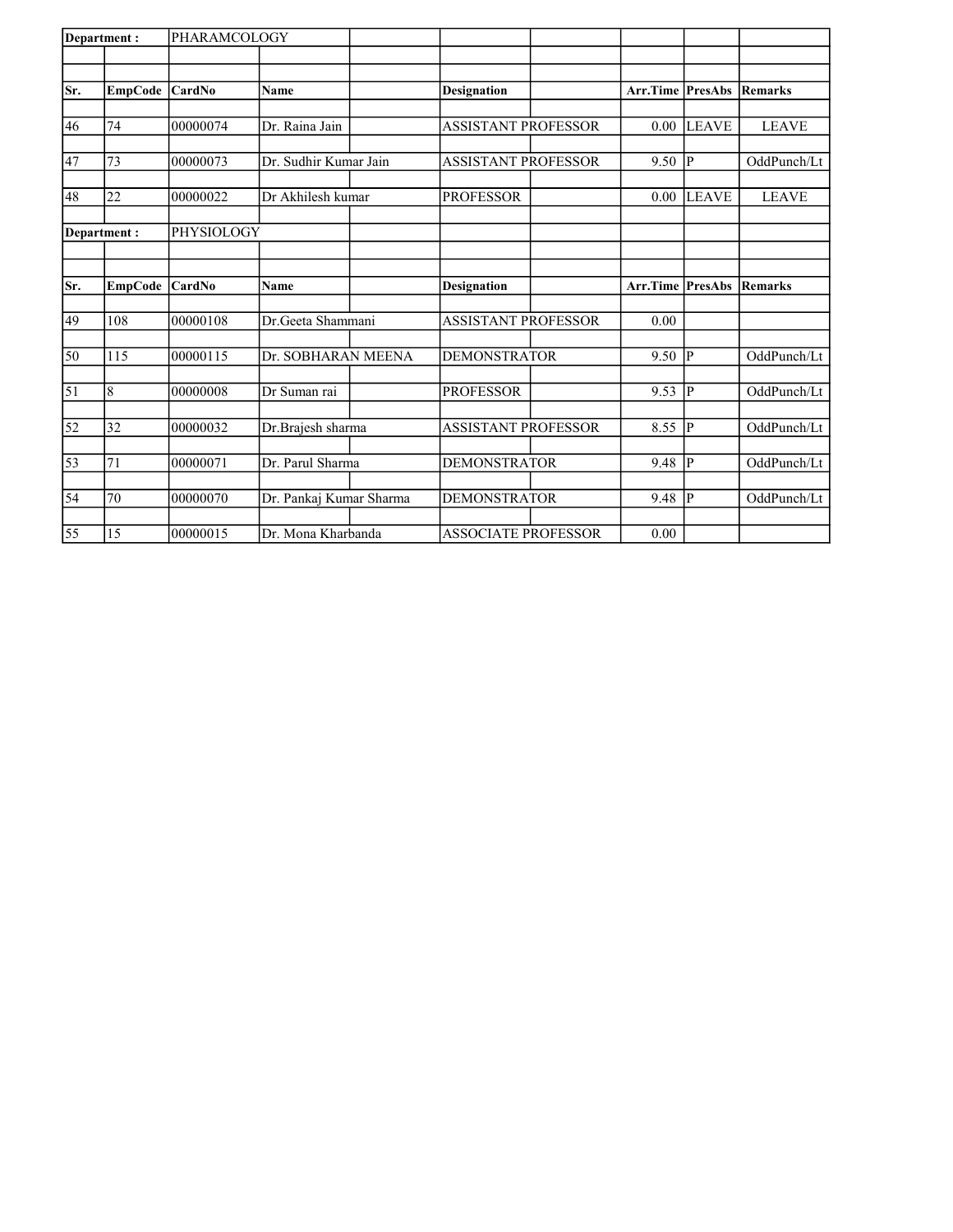|                         | <b>ABV GMC VIDISHA</b> |                                                       |                            |                                           |                                 |                |                |
|-------------------------|------------------------|-------------------------------------------------------|----------------------------|-------------------------------------------|---------------------------------|----------------|----------------|
|                         |                        |                                                       |                            |                                           |                                 |                |                |
|                         |                        |                                                       |                            |                                           |                                 |                |                |
| Department:             |                        | <b>Daily Arrival Report For:</b><br><b>ANESTHESIA</b> | 02-05-2022                 |                                           |                                 |                |                |
|                         |                        |                                                       |                            |                                           |                                 |                |                |
|                         |                        |                                                       |                            |                                           |                                 |                |                |
| Sr.                     | <b>EmpCode</b>         | <b>CardNo</b>                                         | Name                       | <b>Designation</b>                        | <b>Arr.Time PresAbs Remarks</b> |                |                |
| $\vert$ 1               | 127                    | 00000127                                              |                            | DR.JYOTI RAGHUWANSHI ASSISTANT PROFESSOR  | $0.00\,$                        |                |                |
| $\overline{2}$          | 57                     | 00000057                                              | Dr. Vinyak Gour            | <b>ASSOCIATE PROFESSOR</b>                | $9.24$ P                        |                | OddPunch/Lt    |
| $\overline{3}$          | 58                     | 00000058                                              | Dr.Sevras Hingwe           | <b>ASSISTANT PROFESSOR</b>                | $0.00\,$                        | <b>LEAVE</b>   | <b>LEAVE</b>   |
| 4                       | 59                     | 00000059                                              | Dr.Chandrakant             | <b>ASSISTANT PROFESSOR</b>                | 0.00                            | <b>LEAVE</b>   | <b>LEAVE</b>   |
| Department :            |                        | <b>DEAN OFFICE</b>                                    |                            |                                           |                                 |                |                |
|                         |                        |                                                       |                            |                                           |                                 |                |                |
| Sr.                     | <b>EmpCode</b>         | <b>CardNo</b>                                         | Name                       | <b>Designation</b>                        | <b>Arr.Time PresAbs Remarks</b> |                |                |
| $\overline{\mathbf{5}}$ | 104                    | 00000104                                              | Mukesh Kumar               | <b>ADMIN</b>                              | 9.44                            | P              | OddPunch/Lt    |
| 12                      | 101                    | 00000101                                              | <b>Bhim Singh Parmar</b>   | <b>ADMIN</b>                              | 9.17                            | <sup> </sup> P | OddPunch/Lt    |
| 13                      | 102                    | 00000102                                              | Amit Singh Parihar         | <b>ADMIN</b>                              | 0.00                            |                |                |
| 14                      | 103                    | 00000103                                              | Namrata Jogdand            | <b>ADMIN</b>                              | 10.12                           | <sup> </sup> P | OddPunch/Lt    |
| Department:             |                        | <b>DENTISTRY</b>                                      |                            |                                           |                                 |                |                |
|                         |                        |                                                       |                            |                                           |                                 |                |                |
|                         |                        |                                                       |                            |                                           |                                 |                |                |
| Sr.                     | <b>EmpCode</b>         | <b>CardNo</b>                                         | Name                       | <b>Designation</b>                        | Arr.Time PresAbs                |                | <b>Remarks</b> |
| 15                      | 131                    | 00000131                                              |                            | DR. HEERALAL CHOKOTIY ASSISTANT PROFESSOR | $9.26$ P                        |                | OddPunch/Lt    |
| 16                      | 64                     | 00000064                                              | Dr.Rishi Thukral           | <b>ASSOCIATE PROFESSOR</b>                | 9.48                            | <sup> </sup> P | Lt/Erl         |
| 17                      | 116                    | 00000116                                              | Dr.Bharat jayant sumbh     | <b>PROFESSOR</b>                          | 0.00                            |                |                |
| Department:             |                        | <b>DERMATOLOGY</b>                                    |                            |                                           |                                 |                |                |
|                         |                        |                                                       |                            |                                           |                                 |                |                |
| Sr.                     | <b>EmpCode</b>         | <b>CardNo</b>                                         | Name                       | <b>Designation</b>                        | Arr.Time                        | <b>PresAbs</b> | <b>Remarks</b> |
| $18\,$                  | 100                    | 00000100                                              | Dr.sourabh jain            | <b>ASSOCIATE PROFESSOR</b>                | $7.53$ P                        |                | Erl            |
| Department:             |                        | E.N.T.                                                |                            |                                           |                                 |                |                |
|                         |                        |                                                       |                            |                                           |                                 |                |                |
| Sr.                     | EmpCode                | <b>CardNo</b>                                         | Name                       | <b>Designation</b>                        | Arr.Time PresAbs Remarks        |                |                |
| 19                      | 56                     | 00000056                                              | Dr. Aditya Gargav          | <b>ASSOCIATE PROFESSOR</b>                | $0.00\,$                        | <b>LEAVE</b>   | <b>LEAVE</b>   |
| 20                      | 27                     | 00000027                                              | Dr. Shiv Kumar Raghuwanshi | <b>PROFESSOR</b>                          | $9.05$ P                        |                | Lt/Erl         |
| Department:             |                        | <b>MEDICINE</b>                                       |                            |                                           |                                 |                |                |
|                         |                        |                                                       |                            |                                           |                                 |                |                |
| Sr.                     | <b>EmpCode</b>         | <b>CardNo</b>                                         | Name                       | <b>Designation</b>                        | Arr.Time PresAbs                |                | Remarks        |
| 21                      | 12                     | 00000012                                              | Dr Preshant shrivastava    | <b>PROFESSOR</b>                          | $0.00\,$                        |                |                |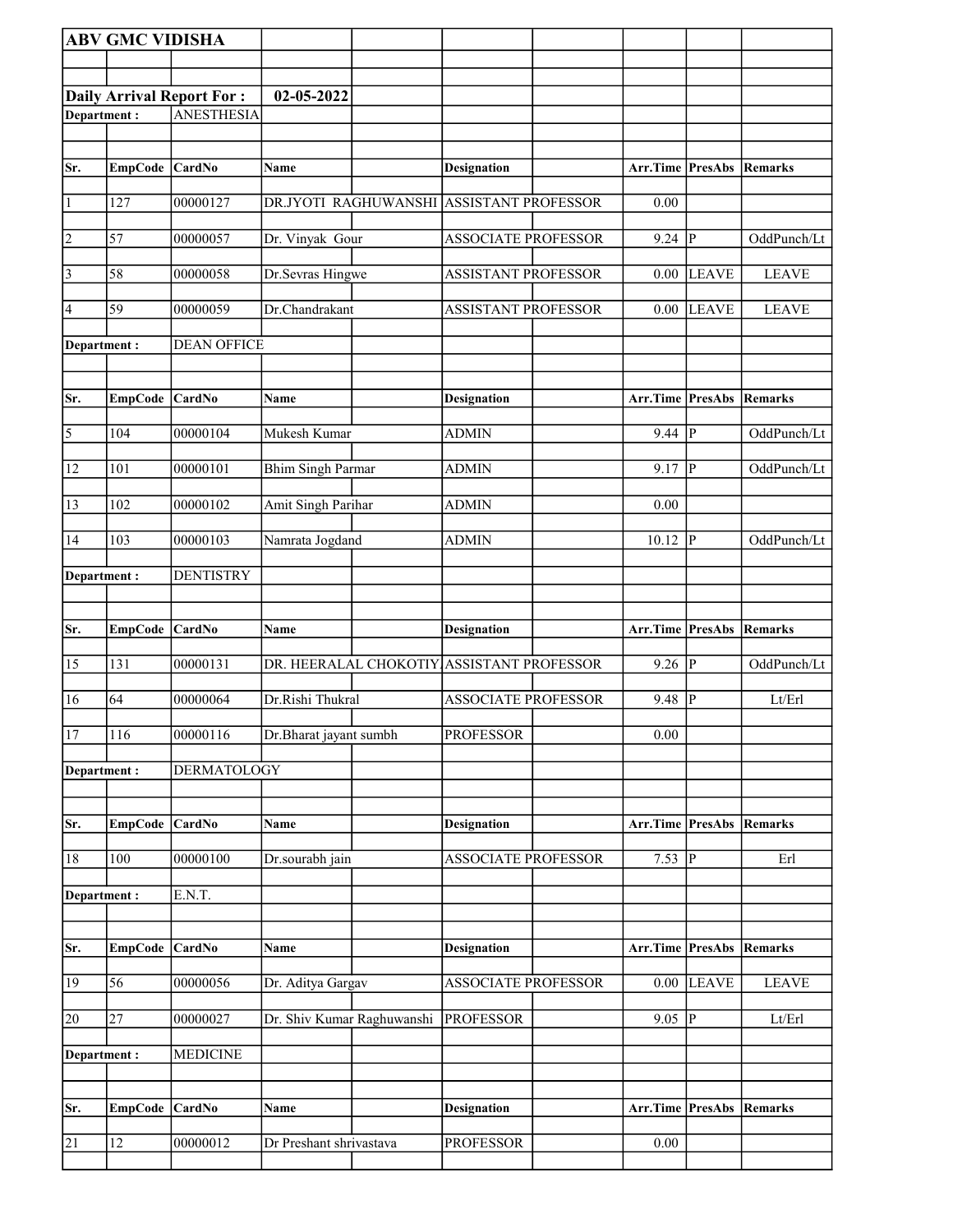| 22              | $\overline{30}$ | 00000030                 | Dr. Sandeep Aharwar                      | <b>ASSOCIATE PROFESSOR</b> | $8.56$ P                        |                | OddPunch/Lt    |
|-----------------|-----------------|--------------------------|------------------------------------------|----------------------------|---------------------------------|----------------|----------------|
| $\overline{23}$ | 129             | 00000129                 | Dr. Mahendra pratap Singh                | <b>ASSISTANT PROFESSOR</b> | 8.10                            | $\overline{P}$ | Erl            |
| 24              | 23              | 00000023                 | Dr. Arvind Chouhan                       | ASSOCIATE PROFESSOR        | 0.00                            |                |                |
| $\overline{25}$ | $\overline{50}$ | 00000050                 | Dr.vinod Dangi                           | <b>ASSISTANT PROFESSOR</b> | $9.46$ P                        |                | Lt/Erl         |
| Department:     |                 | <b>OBST. &amp; GYNEE</b> |                                          |                            |                                 |                |                |
|                 |                 |                          |                                          |                            |                                 |                |                |
| Sr.             | <b>EmpCode</b>  | <b>CardNo</b>            | <b>Name</b>                              | <b>Designation</b>         | <b>Arr.Time PresAbs Remarks</b> |                |                |
| 26              | 96              | 00000096                 | DR. Sudha Chourasia                      | <b>PROFESSOR</b>           | 10.12                           | P              | OddPunch/Lt    |
| $\overline{27}$ | 42              | 00000042                 | Dr. Mridula singh                        | <b>ASSISTANT PROFESSOR</b> | 0.00                            | <b>LEAVE</b>   | <b>LEAVE</b>   |
| 28              | 41              | 00000041                 | Dr.Aarti sharma                          | <b>ASSOCIATE PROFESSOR</b> | $9.37$ P                        |                | OddPunch/Lt    |
| Department:     |                 | OPHTHALMOLOGY            |                                          |                            |                                 |                |                |
|                 |                 |                          |                                          |                            |                                 |                |                |
| Sr.             | <b>EmpCode</b>  | <b>CardNo</b>            | Name                                     | <b>Designation</b>         | <b>Arr.Time PresAbs Remarks</b> |                |                |
| 29              | 121             | 00000121                 | Dr.Nikhila Yadav                         | <b>ASSISTANT PROFESSOR</b> | 9.30                            | $\overline{P}$ | OddPunch/Lt    |
| $\overline{30}$ | 120             | 00000120                 | Dr. Shivcharan Lal Chadravansh PROFESSOR |                            | $9.20$ P                        |                | OddPunch/Lt    |
| $\overline{31}$ | 46              | 00000046                 | Dr. Sapna Raghuwanshi                    | <b>ASSOCIATE PROFESSOR</b> | $9.06$ P                        |                | Lt/Erl         |
| Department:     |                 | <b>ORTHOPEDICS</b>       |                                          |                            |                                 |                |                |
|                 |                 |                          |                                          |                            |                                 |                |                |
|                 |                 |                          |                                          |                            |                                 |                |                |
| Sr.             | <b>EmpCode</b>  | <b>CardNo</b>            | Name                                     | <b>Designation</b>         | Arr.Time PresAbs                |                | <b>Remarks</b> |
| $\overline{32}$ | 123             | 00000123                 | Dr. Vipin kumar Mishraa                  | <b>ASSISTANT PROFESSOR</b> | 8.05 $\overline{P}$             |                | Erl            |
| $\overline{33}$ | 124             | 00000124                 | Dr.Sunil Kirar                           | <b>ASSISTANT PROFESSOR</b> | $7.57$ P                        |                | Erl            |
| $\overline{34}$ | $\overline{55}$ | 00000055                 | Dr. Sanjay Upadhya                       | <b>ASSOCIATE PROFESSOR</b> | 10.01                           | $\overline{P}$ | OddPunch/Lt    |
| $\overline{35}$ | 20              | 00000020                 | Dr. Sanat Singh                          | <b>ASSOCIATE PROFESSOR</b> | $9.32$ P                        |                | Lt/Erl         |
| 36              | 10              | 00000010                 | Dr Atul varshney                         | <b>PROFESSOR</b>           | 0.00                            | <b>LEAVE</b>   | <b>LEAVE</b>   |
| Department:     |                 | <b>PEADITRICS</b>        |                                          |                            |                                 |                |                |
|                 |                 |                          |                                          |                            |                                 |                |                |
| Sr.             | <b>EmpCode</b>  | CardNo                   | Name                                     | <b>Designation</b>         | <b>Arr.Time PresAbs</b>         |                | <b>Remarks</b> |
| $\overline{37}$ | 61              | 00000061                 | Dr.Deepak K. Uikey                       | <b>ASSOCIATE PROFESSOR</b> | 0.00                            |                |                |
| 38              | 19              | 00000019                 | Dr. D Sharad Gedam                       | <b>ASSOCIATE PROFESSOR</b> | 0.00                            |                |                |
| 39              | 9               | 00000009                 | Dr Neeti agarawal                        | <b>PROFESSOR</b>           | 9.30                            | P              | OddPunch/Lt    |
| 40              | 44              | 00000044                 | Dr. Priya Gogia                          | <b>ASSISTANT PROFESSOR</b> | 0.00                            |                |                |
| 41              | 60              | 00000060                 | Dr.Shiv R.k. Dubey                       | <b>ASSISTANT PROFESSOR</b> | 0.00                            |                |                |
| Department:     |                 | <b>PSYCHIATRY</b>        |                                          |                            |                                 |                |                |
|                 |                 |                          |                                          |                            |                                 |                |                |
| Sr.             | <b>EmpCode</b>  | CardNo                   | Name                                     | <b>Designation</b>         | <b>Arr.Time PresAbs</b>         |                | <b>Remarks</b> |